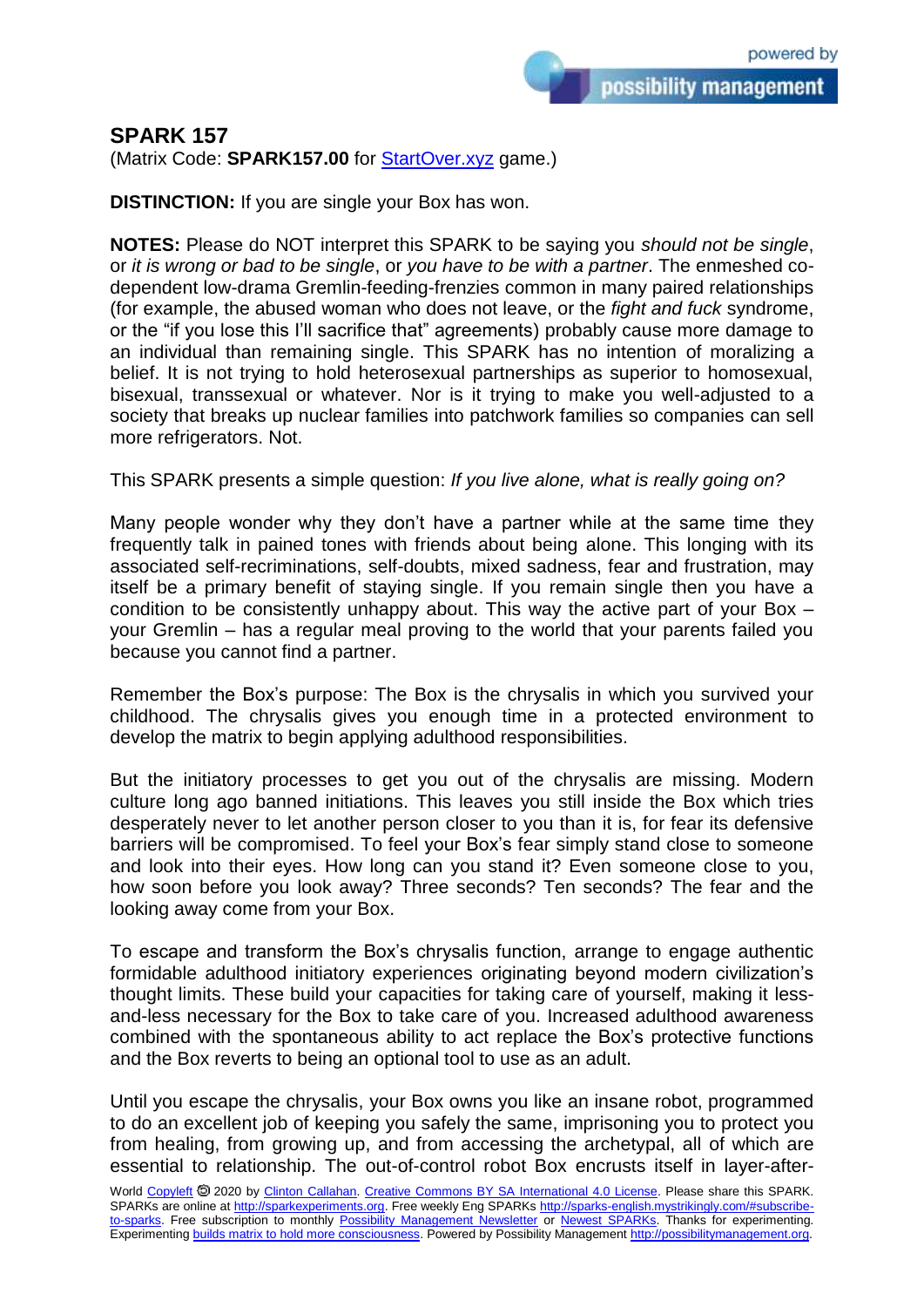layer of other boxes. It may surround you with an *outer box* such as your comfortable apartment or a room in your parents' house, keeping you busy with hobbies, insurance policies, stock portfolios, and bizarre little coupon-clipping habits, filling in the blanks with a glass of wine at dinner, a smoke in the afternoon, a couple of beers during the game on TV. These all terminate relationships.

If permitted, your robot Box takes even a further step and "protects" your *outer box* with a *social box*, such as a stable job with colleagues, a chronic health condition so you cannot work and must receive government money, or a circle of superficial friends whom you will never trust enough to ask for feedback about your Box's secret life and hidden motives. In this way your Box succeeds by staying in control and protecting itself first, assuming that by protecting itself it is "protecting" you. Unless your Box is taken out of power it will keep adding layers of "protection" around you against relationship, for the remainder of your life.

Allowing your Box to be so neurotically self-obsessed as to build itself a tripleprotection system may be the result of faulty thinking. Perhaps one of your old emotional wounds is still painful and unhealed. Perhaps someone, somewhere, or some group of people, hurt you so badly that you lost any sense of possibility or selfempowerment. Perhaps the wound forces you to shut down your connection with the bigger forces in life, the archetypal forces of evolution, your pearl, the Bright Principles, your archetypal lineage. Perhaps you cut off from God. Perhaps you concluded that your wounds and the betrayals that caused them are so unapproachable, so unhealable that you are damaged for life, and that if you do not let your Box keep protecting its protections only more wounds will come.

## **EXPERIMENTS:**

The three ways your Box arranges to keep you single are: 1. By building a buffer zone of Box privacy, 2. By assuming your "emotional wounds" are unhealable, and 3. By choosing mainstream society's "normal" over a path of ongoing adulthood initiations. Being in relationship destroys all three of these plans. This experiment is to commit to relationship as an adulthood initiatory path that includes: 1. Putting your Box at risk, 2. Healing the old wounds, and 3. Engaging ongoing initiations.

Before you think, "I am already doing these things!" please remember that the mind is an integral part of the fanatical robot Box trying to keep you "safely" out of relationship… of course it will think that.

You have almost no training and few role models for how to manage your Box in a way that promotes a life of free-and-natural adult play in intimate relationship. But you have no need of that training if you are still in the chrysalis Box thinking your emotional wounds are unhealable. What good is an interesting invitation if you do not have the inner and outer energy plus the extraordinary and archetypal resources to take action? So let's experiment!

**SPARK157.01** 1. PUT YOUR BOX AT RISK This does not mean blow up your apartment like Tyler Durden in the film *Fight Club*, but it doesn't preclude that either. Move out. Move over. Move through. Move on. Move. Unsettle those patterns. Decrystallize. Make your life look bad on purpose. Let it fall apart rather than trying to